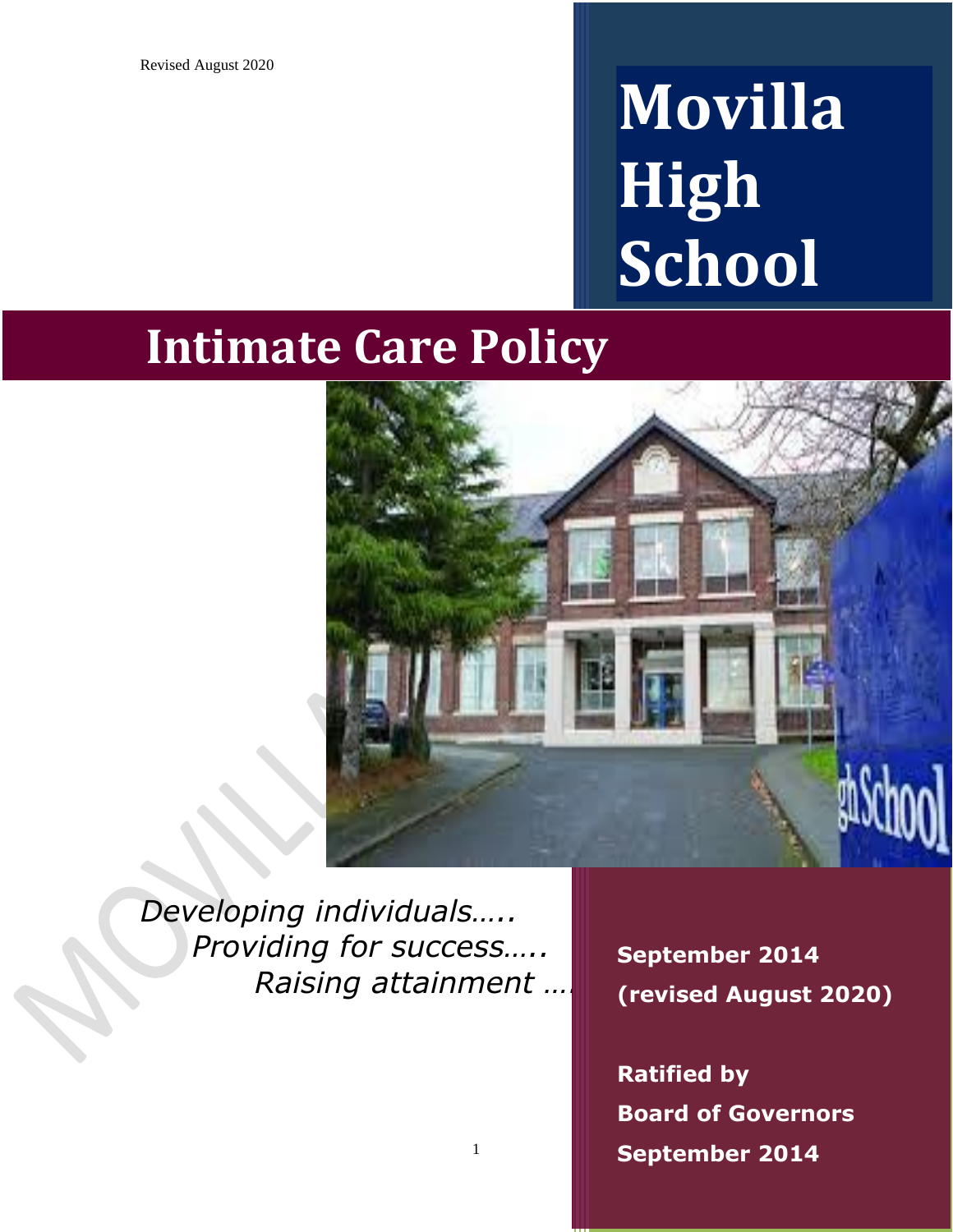### **Movilla High School**

## **Intimate Care Policy**



**Revision date August 2020**

**Policy Review Date February 2014 Parent Consultation June-Sept 2014 Staff Consultation June 2014 Pupil Consultation June 2014** 

Policy Author **I Bell Ratified Board of Governors** Oct 2014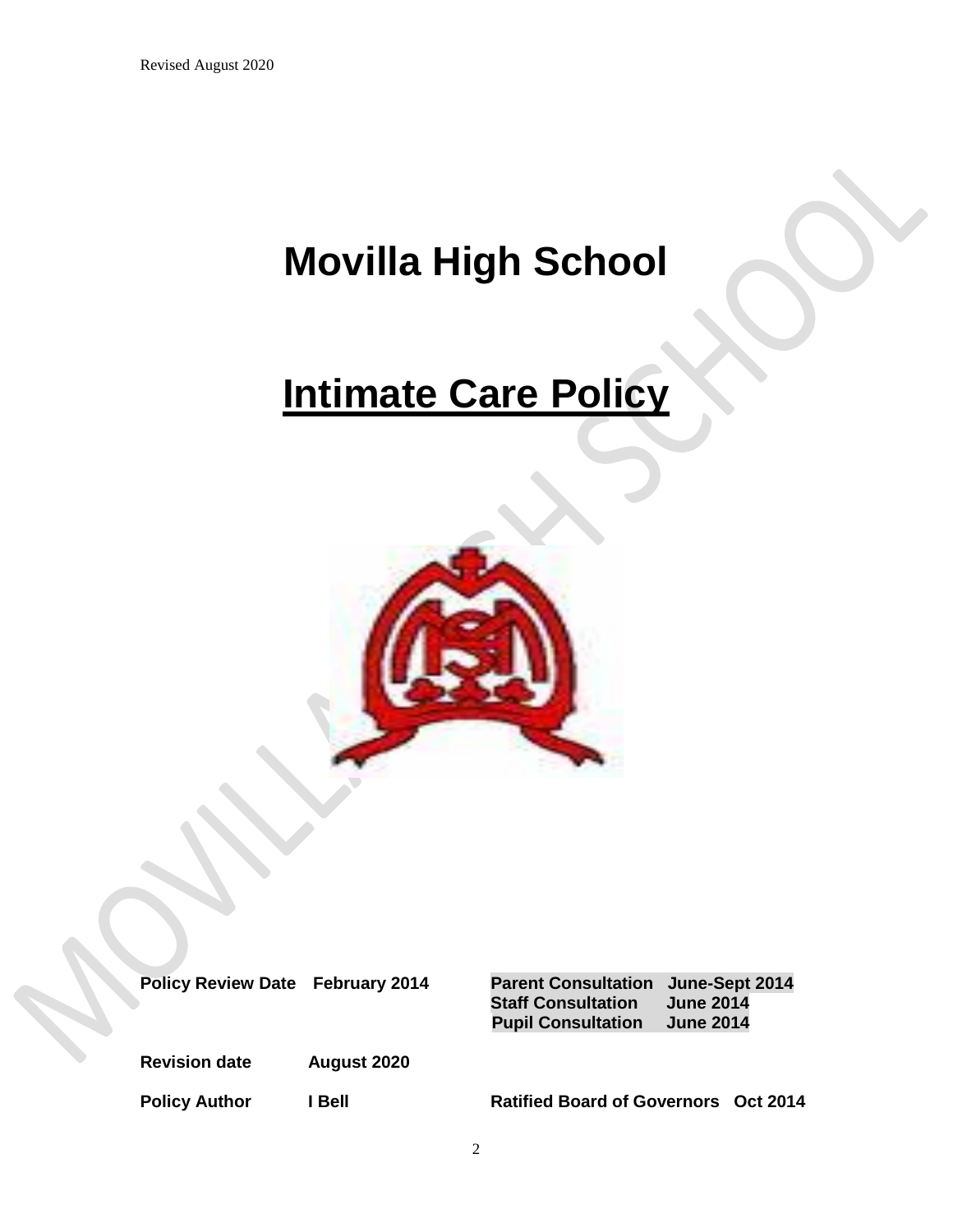### **PERSONAL & INTIMATE CARE POLICY**

#### **1. INTRODUCTION**

.

Movilla High School is committed to the provision of care that is high quality and meets the individual needs of children and young people and embraces the United Nations Convention on the Rights of the Child.

This policy provides the outline for the development of guidance and procedure with regard to personal and intimate care. This policy should be read in conjunction with the Safeguarding & Child Protection Policy and advice on Managing Medicines.

This policy has been developed to safeguard children and staff. It applies to all staff undertaking personal and intimate care tasks with children and young people.

Movilla High School is committed to providing personal and intimate care where it has been recognised as an assessed need and indicated in a personal and intimate care plan. We aim to ensure that:

- Every child and young person has the right to feel safe and secure
- Every child and young person has the right to be treated as an individual
- Every child and young person has the right to remain healthy

• Every child and young person has the right to privacy, dignity and a professional approach from all staff when meeting his or her needs.

• Every child and young person has the right to information, in a format that is understandable, and support relevant to their needs, which will enable him or her to make informed and appropriate choices.

• Every child and young person has the right to be accepted for who they are , which is inclusive of their age, gender, ability, race, culture, religion or belief and sexual orientation

• Every child and young person has the right to information and procedure, in a format that is understandable, for any complaint or queries he or she may have regarding their personal and intimate care.

Every child should be encouraged to care for themselves as much as they are able.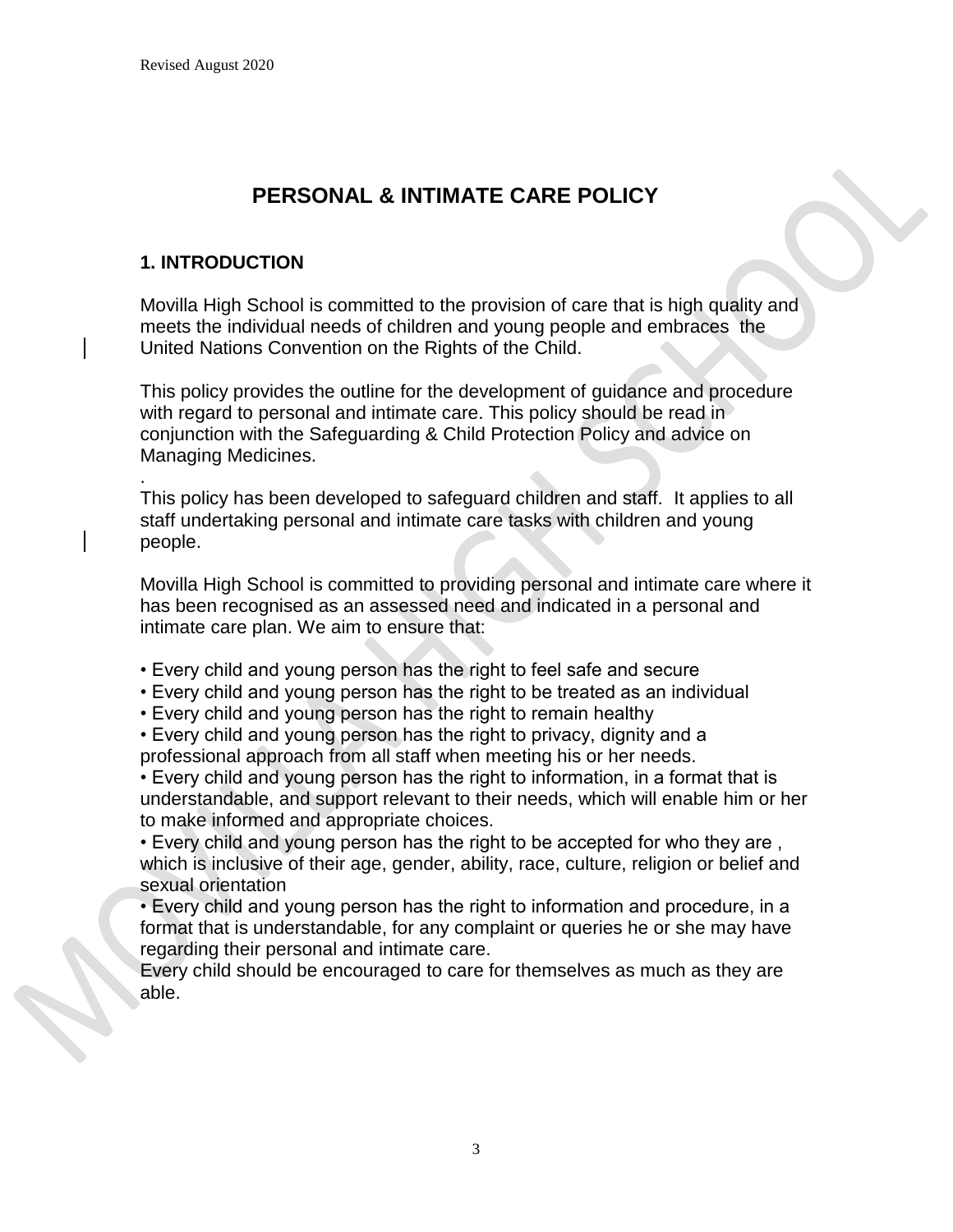#### **2. AIMS**

The aims of this policy are:

• To ensure that children and young people are consulted and encouraged to participate in decisions about their personal and intimate care. Particular attention must be given to those children and young people who have disabilities/conditions who may need additional support to be able to do this.

• To safeguard the rights of children and young people, and staff who are involved in their personal and intimate care.

• To ensure that school guidance is developed. This must inform all staff, whose role includes personal and intimate care, of good working practice and procedures.

• To ensure there is a system for producing Intimate Care Plans for children and young people who require personal and intimate care.

• To ensure that all staff who are involved in personal and intimate care have access to training enabling them to implement the child or young person's intimate care plan and all relevant procedures.

• To remove barriers to learning and participation, protect from discrimination and ensure inclusion for all children and young people.

• To ensure the continuity of care through the sharing of information between parents/carers/legal guardian/involved professionals.

#### **3. DEFINITIONS OF PERSONAL AND INTIMATE CARE**

**Personal Care** is defined as those tasks which involve touching, which is more socially acceptable, as it is non-personal and intimate and usually has the function of helping with personal presentation and enhance social functioning. This includes shaving, skin care, applying external medication, feeding, administering oral medication, hair care, brushing teeth, applying deodorant, dressing and undressing, (clothing), washing non-personal body parts, prompting to go to the toilet.

**Intimate Care** is defined as any activity required to meet the personal care needs of each individual child. Parents have a responsibility to advise staff of the intimate care needs of their child, and staff have a responsibility to work in partnership with parents and children.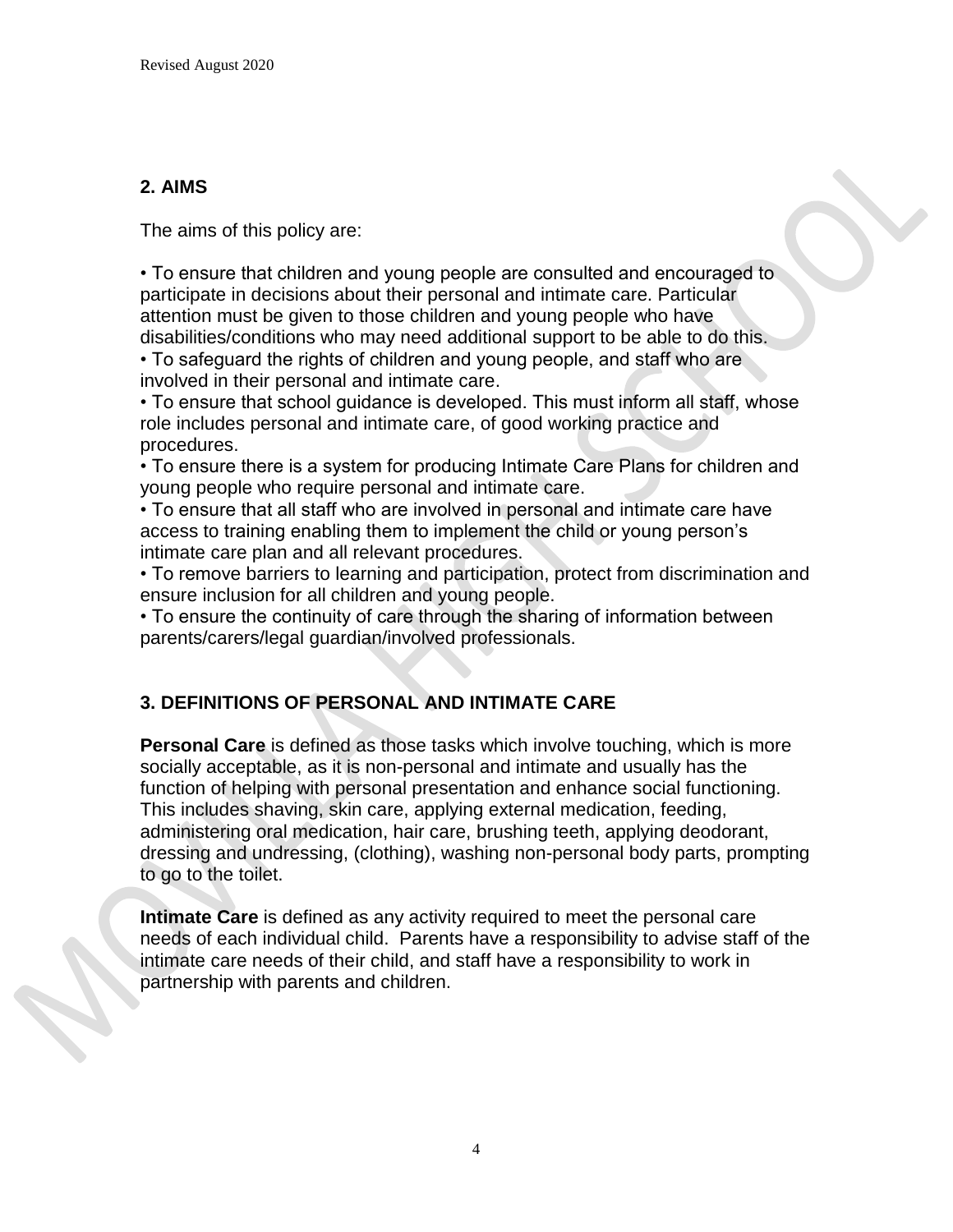### **4. EQUALITY AND DIVERSITY**

Children and young people with impaired personal development have the same rights of access to services as other children and young people and are protected from discrimination under the Disability Discrimination Act (DDA) 1995.

#### **5. PROTECTION OF CHILDREN YOUNG PEOPLE AND STAFF**

Movilla High School aims to ensure that all children and young people's personal and intimate care needs are met.

- Adults with parental responsibility have the prime responsibility for their child's health and must provide all schools with information about their child or young person's intimate care needs. This information will be sought through an assessment of the child or young person's needs and subsequent personal and intimate care plans will be drawn up with review dates.
- The personal and intimate care plan must be written in consultation with those with parental responsibility, children and young people and appropriate consent given for procedures within it. Every effort will be made to assist those children and young people who are not able to communicate

easily to participate in their care planning.

- All staff undertaking the intimate care of children should be familiar with and understand the Intimate Care Policy and Guidelines within the school.
- Where a personal and intimate care plan does **not** exist, the initial service identifying the need must ensure that an assessment and plan are completed prior to accessing the school, or where the child or young person's needs or circumstances change. The School will be involved at this stage to ensure ensure clarity about staff roles and responsibilities.
- Young people over the age of 16 who are living independently of their parents should provide information about their personal and intimate care needs. Those young people with a disability/condition must be provided with additional support to be able do this where possible.
- Those with parental responsibility must be consulted and their views respected in terms of the personal and intimate care provided for their child or young person unless the young person is living independently. Procedures must be discussed with the family to ensure consistency of care and support to encourage the development of personal and intimate care skills for their child. Scheduled reviews of Intimate Care Plans will take place annually.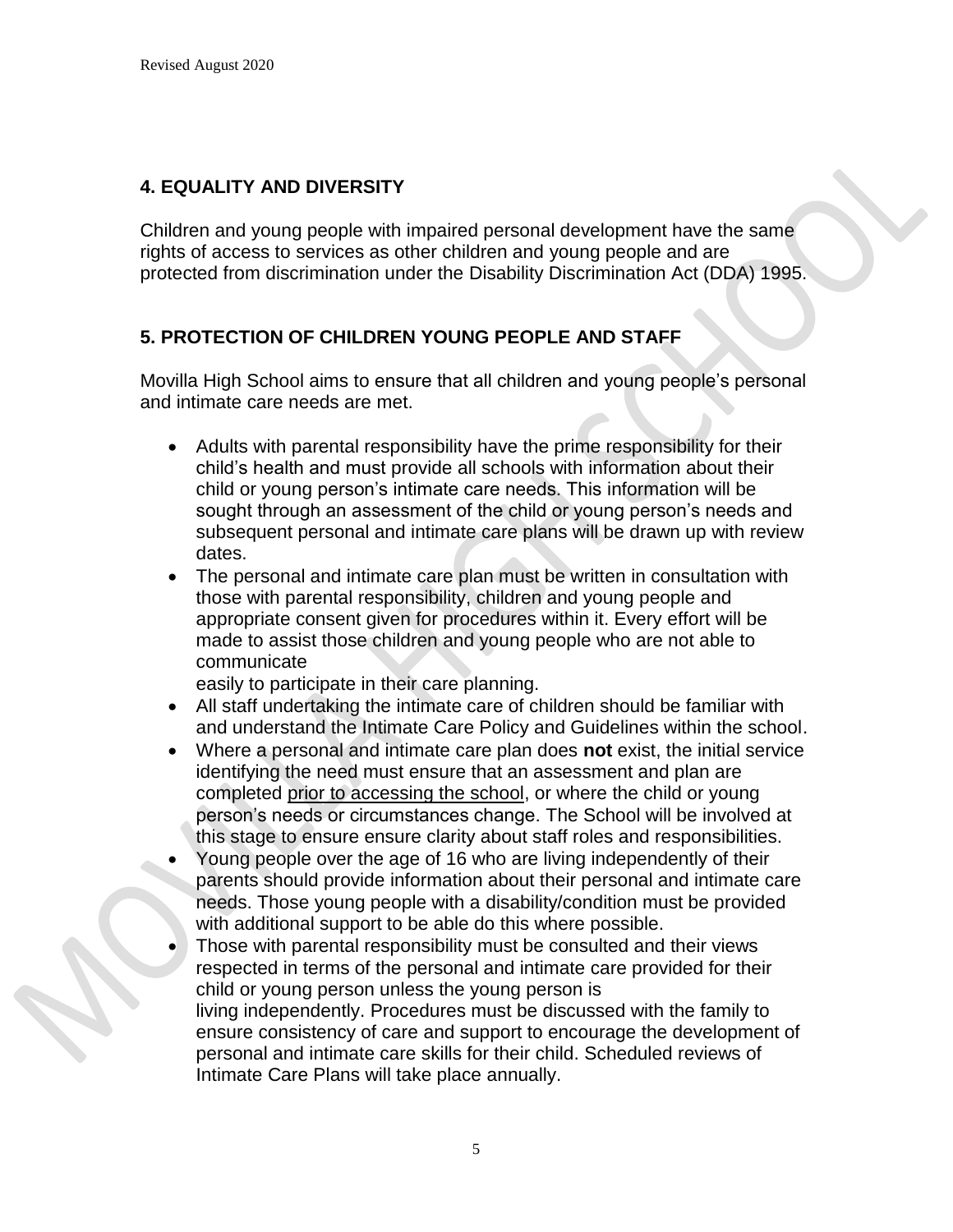- There is no legal or contractual duty that requires all staff to undertake personal and intimate care procedures. However this may already be a specific requirement in an individual job description or staff may formally elect to support children and young people in this way. In these circumstances staff will be informed of the specific types of personal and intimate care that they will be required to carry out and be appropriately trained.
- Relevant staff will have access to quidance and ongoing training that supports good working practice which complies with health and safety legislation. Staff will have access to a set of procedures detailing individual personal and intimate care tasks including how to manage children and young people who refuse to comply with previously agreed interventions.
- All staff working with children and young people at Movilla High School will have Safeguarding/Child Protection Training, and have been issued with the this policy and the Code of Conduct.
- Each child and young person's right to privacy must be respected. Careful consideration must be given to each child and young person's. Under normal circumstances, one child or young person will be cared for by one adult, unless there is a sound reason for having two or more adults present. If this is the case, the reasons must be clearly documented, and discussed with the young person and those with parental responsibility. (The United Nations Convention on the Rights of the Child: Article 12 Children have the right to say what they think should happen, when adults are making decisions that affect them, and have their opinions taken into account).
- The number of staff required will be indicated in the child or young person's intimate care plan. The number of staff may also be influenced by the preference of the child or young person, or specified in a Moving and Handling or behavioural risk assessment.

#### **6. MONITOR AND REVIEW**

Movilla High School will be responsible for promotion of this policy across the school. Any required changes to this policy due to changes in legislation will be made in partnership with the Board of Governors who will ratify any changes , reviews or revisions.

#### . **7. REFERENCES/BACKGROUND/SUPPORT INFORMATION**

- \_ Management of Health and Safety at work Act 1999
- \_ Disability Discrimination Act (DDA) 1995, 2005
- \_ Equality Act 2010

\_ Every School a Good School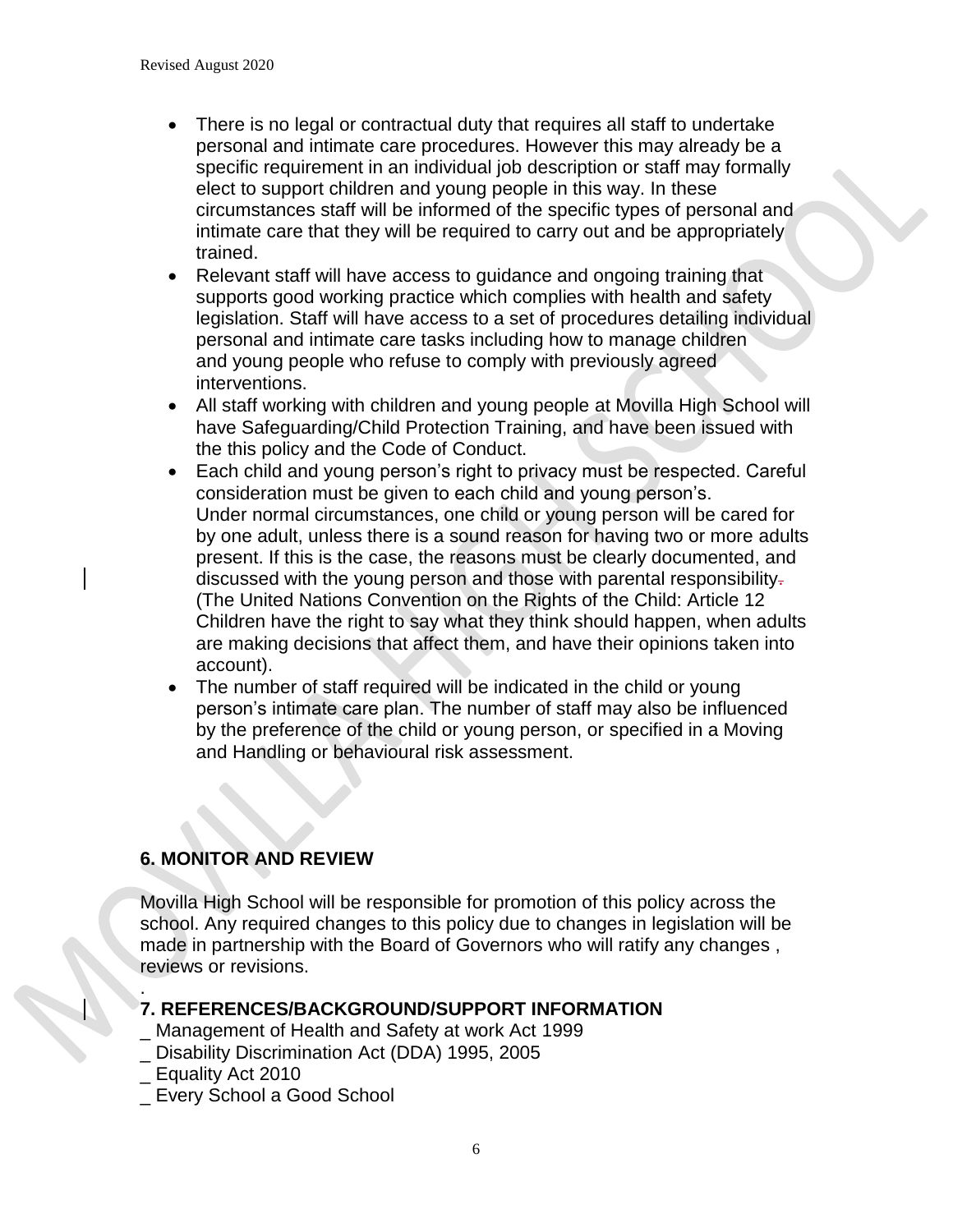- \_ Pastoral Care in Schools
- The Dignity of Risk, National Children's Bureau
- \_ Including me, Council for Disabled Children
- \_ U.N Convention on the Rights of the Child

#### **INTIMATE CARE GUIDELINES (where an Intimate Care Plan is not in operation)**

#### **FIRST AID**

School procedures for the Administering of First Aid are contained in Appendix 8 of the Safeguarding and Child Protection Policy.

#### **WETTING/SOILING**

In the event of an accident involving wetting or soiling:

- the pupil will be reassured and comforted to alleviate any embarrassment. This will also involve the pupil being removed from the area affected in as timely and tactful manner as possible, without drawing undue attention.
- Registration teacher or Learning Co-ordinator will be informed as soon as possible by email or delivery of message by pupil using the protocols established in Appendix 5 "Safeguarding & Child Protection Policy"
- Home will be contacted and the situation explained. Their support in arranging for home transfer of their child will be sought
- In the event that home cannot be contacted or calls remain unanswered, the pupil will be offered some dry alternative clothing from the HE or PE department, ( but no attempt will be made to remove any item of clothing).
- They will also be asked to change in private, while a member of staff maintains supervision outside the room. Suitable personal hygiene items of soap and towels (including sanitary) will be made available.
- Supervision of the pupil will be arranged through Registration teacher or Learning Co-ordinator until such time as Parents/ Guardians arrive.
- The normal "Leaving School " slip will be completed indicating time pupil